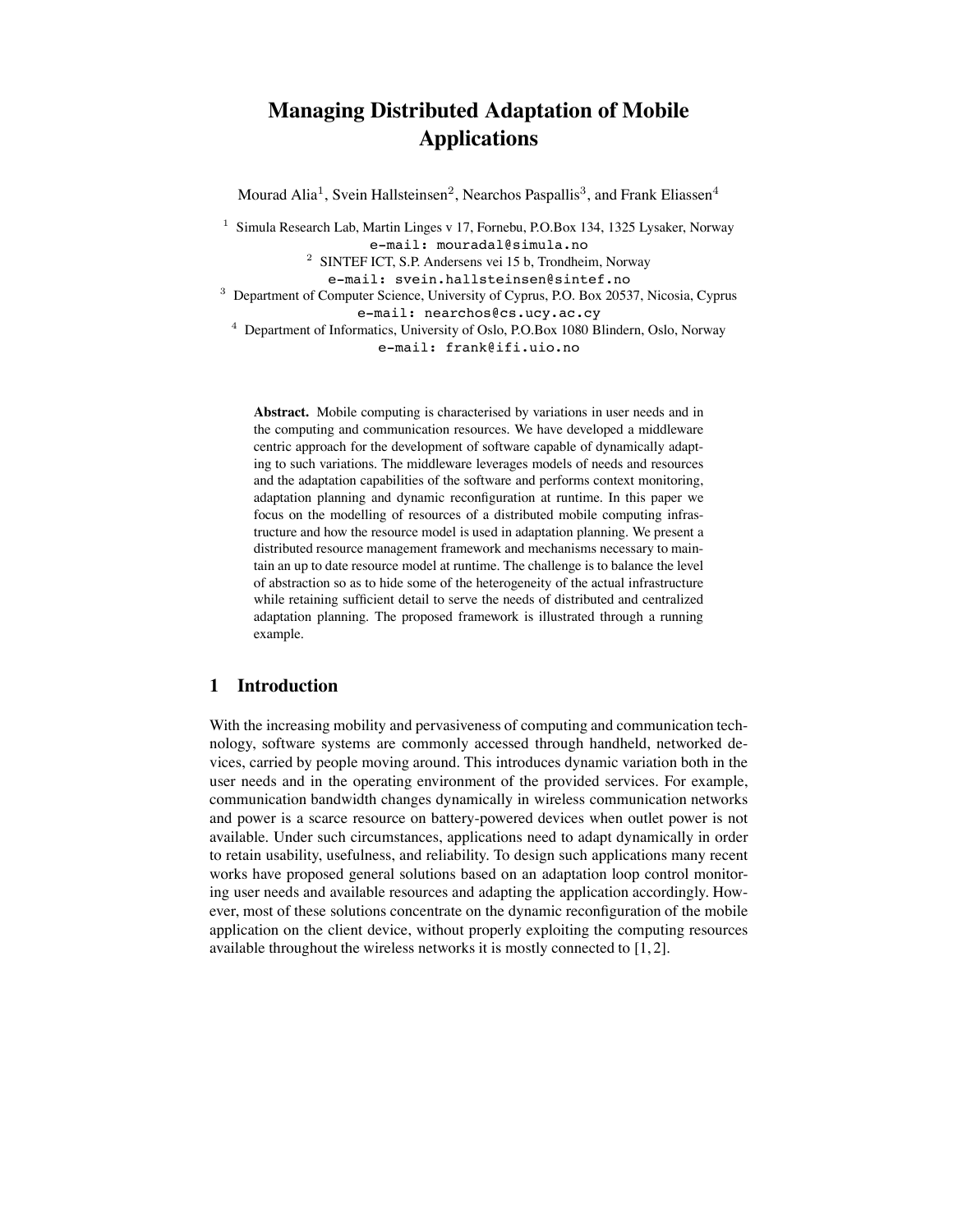In the MADAM<sup>1</sup> approach, adaptations are carried out by generic middleware where earlier implementation of the running application are reconsidered in response to context changes [4]. This is also referred to as planning. The (re)planning is based on runtime architecture models of applications with their adaptation capabilities explicitly modelled. During re-planning, alternative architecture models of the running applications are dynamically generated by considering alternative implementation choices for the component types of the applications. The adaptation reasoning relies on the use of utility functions allowing the computation of the utility for the user of an application variant given the current user needs and available computing and communication resources. The utility functions are designed and implemented with the aim of dynamically measuring the benefit of a given variant.

In this paper, the current MADAM approach is extended to enable the adaptation planning process to leverage the deployment (and possible re-deployment) of the application components in a distributed mobile computing infrastructure. Such an infrastructure will usually consist of several nodes connected via one or more communication networks. Distributed adaptation planning can then be used to increase the performance of the user application and to minimize the latency and the communication overhead – as in classical grid-like infrastructures – or yet to increase the availability of the end user service.

The main contribution of this paper is the combination of a resource management framework and utility-based adaptation reasoning used to manage distributed mobile adaptation. The aims of the resource management framework are (i) the modelling of the resources of the distributed infrastructure so as to hide the heterogeneity of the infrastructure and to provide a uniform and generic method to access the resources and (ii) resource control and management, both locally in one node and globally by maintaining a global view of the distributed computing infrastructure composed of a set of discoverable resources. The adaptation reasoning uses the resource management framework to discover the available and surrounding resources (the different networks, servers, etc.), select the best placement using the utility functions and finally allocate the selected resources with the associated amounts.

We start the presentation of this paper by a motivating example in section 2. Then section 3 presents the overall MADAM middleware-centric approach for the management of distributed adaptation. The resource management framework , as part of the proposed middleware, is presented by the section 4. Section 5 explains how the adaptation manager interacts with the resource manager component to perform distributed adaptation reasoning. An implementation status is given in section 6. Finally, section 7 discusses some relevant related works before concluding in section 8.

# **2 Motivating example: On-site worker application**

The following scenario shows how self-adaptation is crucial to retain the usefulness of the application across typical context changes. The scenario describes an application, which is used to assist a maintenance worker with on-site work. Because of the nature

 $1$  MADAM is a European IST Project [3].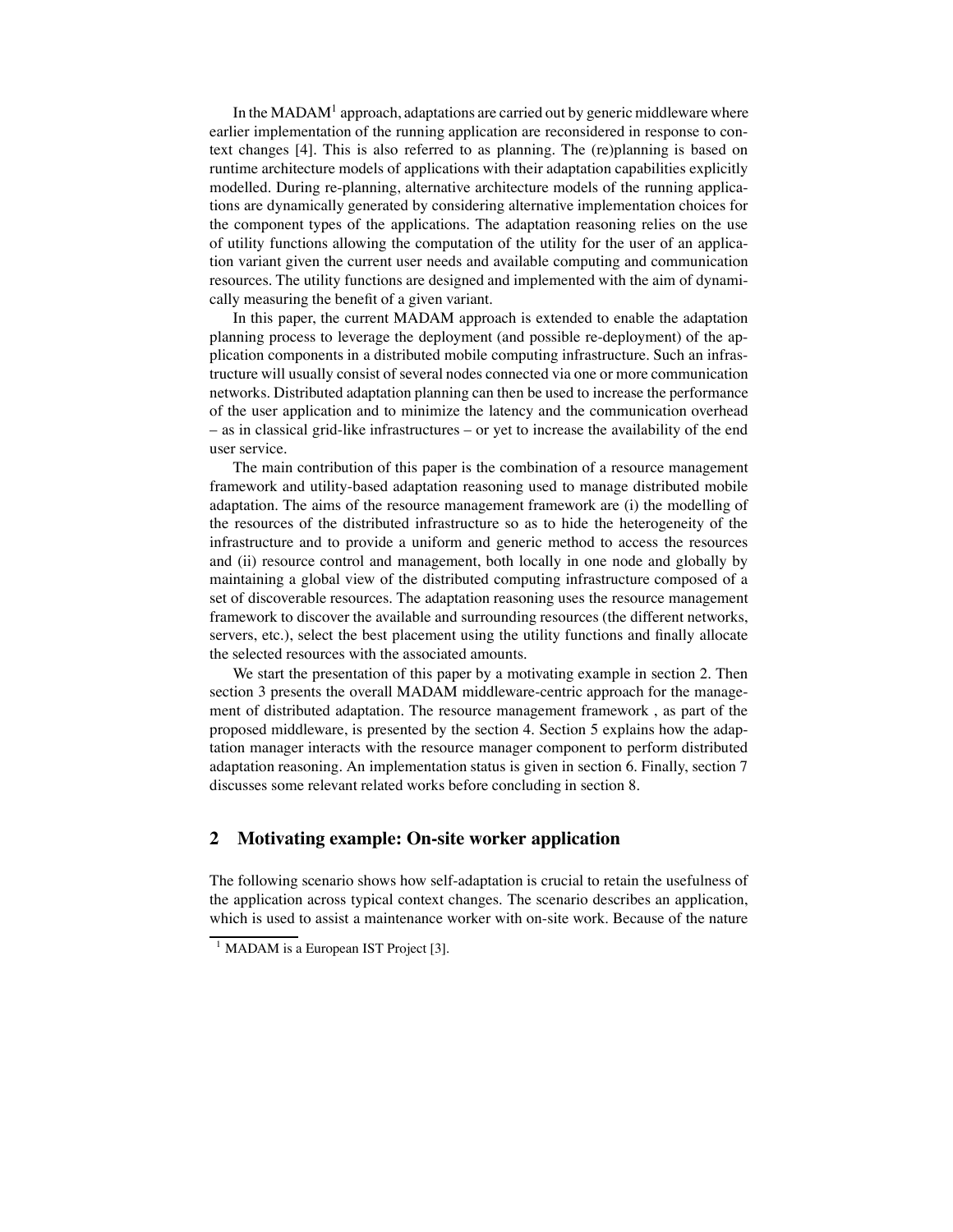of her work, the worker may not always be able to visually interact with the mobile device (e.g. a PDA running the application). Consequently, the application is designed to offer two modes of user interaction: visual and audio interfaces. The visual interaction communicates with the user with visual messages (e.g. text in popup windows) while the audio interaction uses the PDA's speakers and microphone to communicate information to and from the user.

Consider the case where the worker is in her office, interacting with the PDA in order to prepare the application for the on-site visit. In this case, the application has the full attention of the user, and consequently the visual interaction is selected as it is more responsive (e.g. faster interaction) and more resource efficient (i.e. requires less memory and CPU, and no networking). But when the worker starts working on the gear to be maintained, the application switches to audio interaction, thusreleasing the worker from the burden of having to visually interact with the application. Finally, when the network is sufficiently fast and cheap, and the resources are low (e.g. because the PDA starts other applications as well), the application switches to the audio mode where the speech-to-text component is hosted by another computer, for example a pc at the site. As illustrated by this scenario, the main effort of the self-adaptation mechanism is to monitor the context (i.e. the status of the hosting device and the user), and dynamically respond to changes by selecting the most appropriate application variant. To keep things simple, this scenario considers three modes only: the visual, the audio, and the audio with remote text-to-speech processing modes.

This scenario demonstrates that certain applications can improve their provided utility by switching between alternative application behaviours and deployment. It therefore stresses the need for a distributed resource management framework for the management of the distributed adaptation.

# **3 Distribution adaptation management**

We focus on the resources directly surrounding one mobile user such as the handheld device, the home PC, or the laptop in the suitcase. This collection of computers together with the communication networks they are connected to, is referred to as an adaptation domain Within an adaptation domain all computers run an instance of the MADAM middleware and there is one client (the handheld device) and zero or more servers. The domain is formed dynamically by the means of a discovery protocol, whereby servers regularly advertise their presence, and the client keepstrack of available servers. Servers may be shared, meaning that they are members of more than one domain. All the servers in a domain have a network connection to the client and servers may be connected to other servers.

The client runs the adaptation control loop and manages the adaptation of the set of active applications, including (re)deployment of their components on the resources in its domain, seeking to maximise the utility to the user.

The applications running inside a domain may depend on services provided outside the domain. This may include both web services and shared peripherals. Discovering, selecting and binding to suitable service instances is also part of the responsibility of adaptation management, as well as replacing or removing the need for services that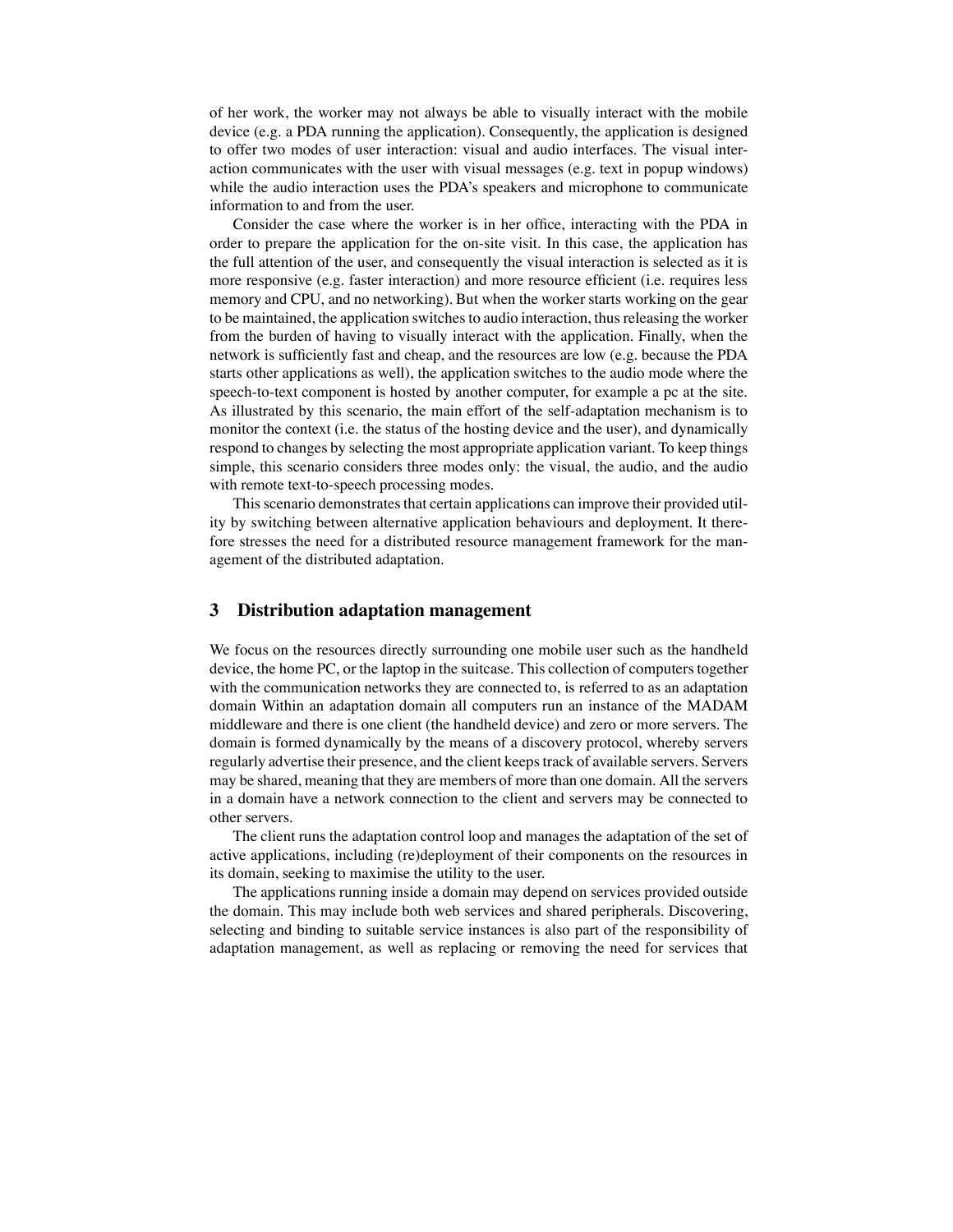

**Fig. 1.** MADAM Adaptive Element Architecture

disappear or otherwise break the service level agreement. However, this is outside the scope of this paper. Here we focus on adapting the deployment of the components of the active applications on the resources available inside an adaptation domain.

#### **3.1 MADAM adaptive element architecture**

Figure 3.1 shows the architecture of an instance of the MADAM middleware, which represents an adaptation control loop in one node. Its main components are the core, the adaptation manager and the context manager. The core provides platform-independent services for the management of component instances including application components, context components, and resources that are also reified through components. The management of such components involves the supporting of lyfecycle operations such as loading, unloading, binding, unbinding and setting parameters of components. This is implemented using reflective mechanisms similar to those in Fractal [5] and OpenCom [6].

The Adaptation Manager is responsible for reasoning on the impact of context changes on the application, determining when there is a need to trigger adaptation of the application, and for selecting an application variant that best fits the current context. The Context manager is responsible for managing and monitoring contexts relevant for the adaptation. It manages the contextual information available to the node, including the execution platform, with its networks and computing resources, and the physical environment information such as light and noise and user needs [7]. Furthermore, as the context manager enables distributed context information sensing and aggregation operations, additional services such as network and node discovery and context sharing are enabled.

#### **3.2 Adaptation approach: property-driven variability**

The working of the MADAM middleware is based on architectural reflection, meaning that the middleware maintains models of the running applications, with adaptation capabilities modelled explicitly in the form of variation points. It also maintains models of the user needs and the computing and communication resources available within the adaptation domain. These models are represented according to the conceptual model depicted in figure 2.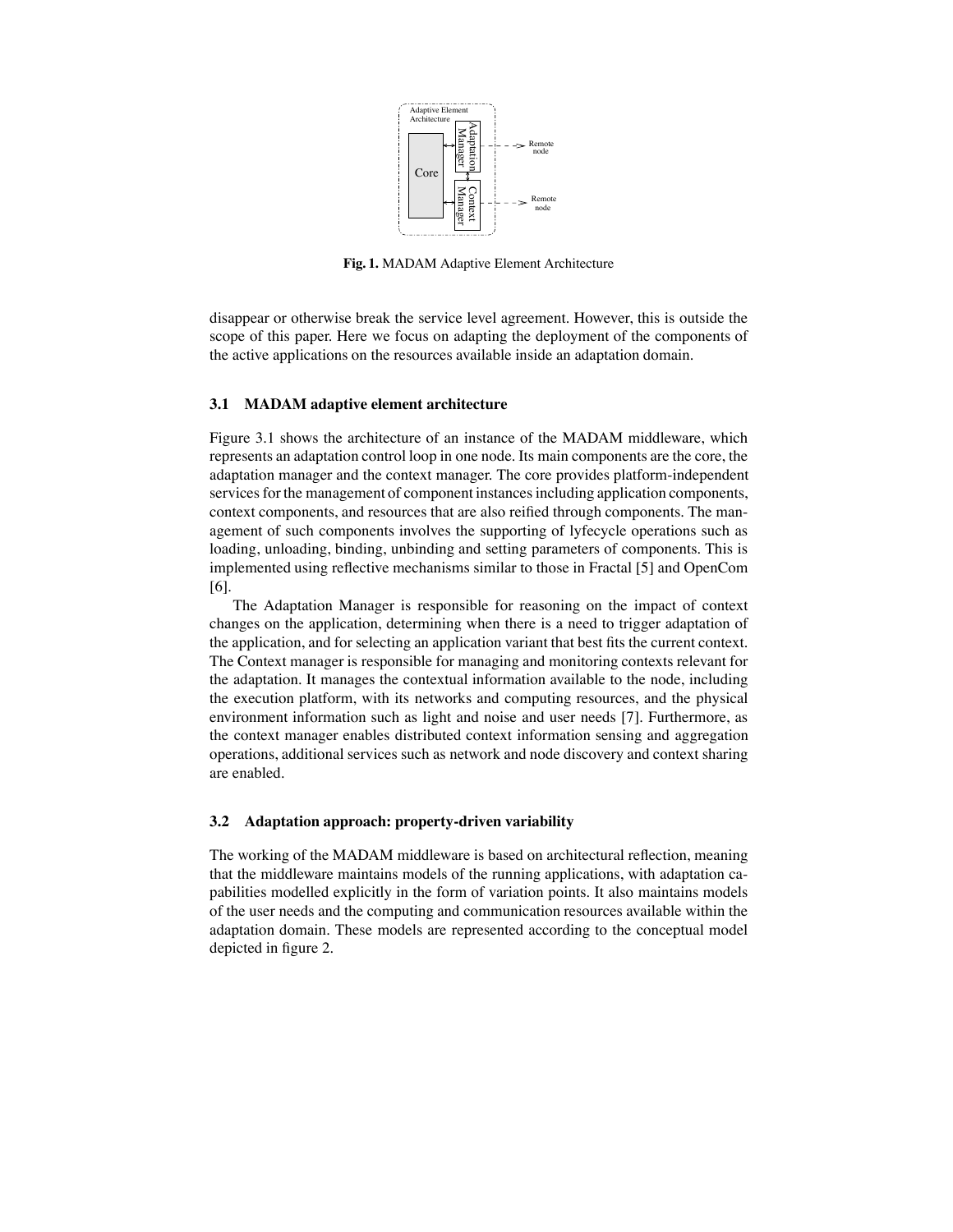

**Fig. 2.** Conceptual adaptation model

We view a software system and its context as a system of interacting entities. Entities may represent applications, instances of software components making up applications, computing or communication resources, the user, and elements in the environment which influence the user needs. Entities interact with other entities by providing and making use of services through ports. A port represents a service offered by an entity or a service needed by an entity. Entities may be composed of smaller entities, allowing for a hierarchic structure. Distribution is modelled by dependencies of software components on resource entities representing computing devices.

To model variation points, both in the application and in the computing infrastructure, we introduce the concept of entity types. An entity type defines a class of entities with equivalent ports which may replace each other in a system.

With these concepts, we are able to model the architecture of an adaptive application as a possibly hierarchical composition of entity types, which define a class of application variants as well as a class of contexts in which these applications may operate. The latter include the computing infrastructures, on which the applications may execute. In addition to this , we need a way to enable the derivation of the software variant and its deployment on the available computing infrastructure that best fits the current user needs. Our approach is based on property annotations associated with the ports. The property annotations characterises the service provided or required by the port. For example, a property annotation might denote the response time of a service provided by an application, the latency of a communication link, the maximum latency tolerated by an application, or the noise level at the current location of the user.

Property annotations allow usto reason about how well an application variant matches its context, by comparing the properties of the services provided by the application with the properties required by the user, and the properties expressing the resource needs of the application with the property annotation describing the resources provided by the current computing infrastructure. The match to user needs is expressed in a utility function associated with each application. By default the utility function is a weighted mean of the differences between properties representing user needs and properties describ-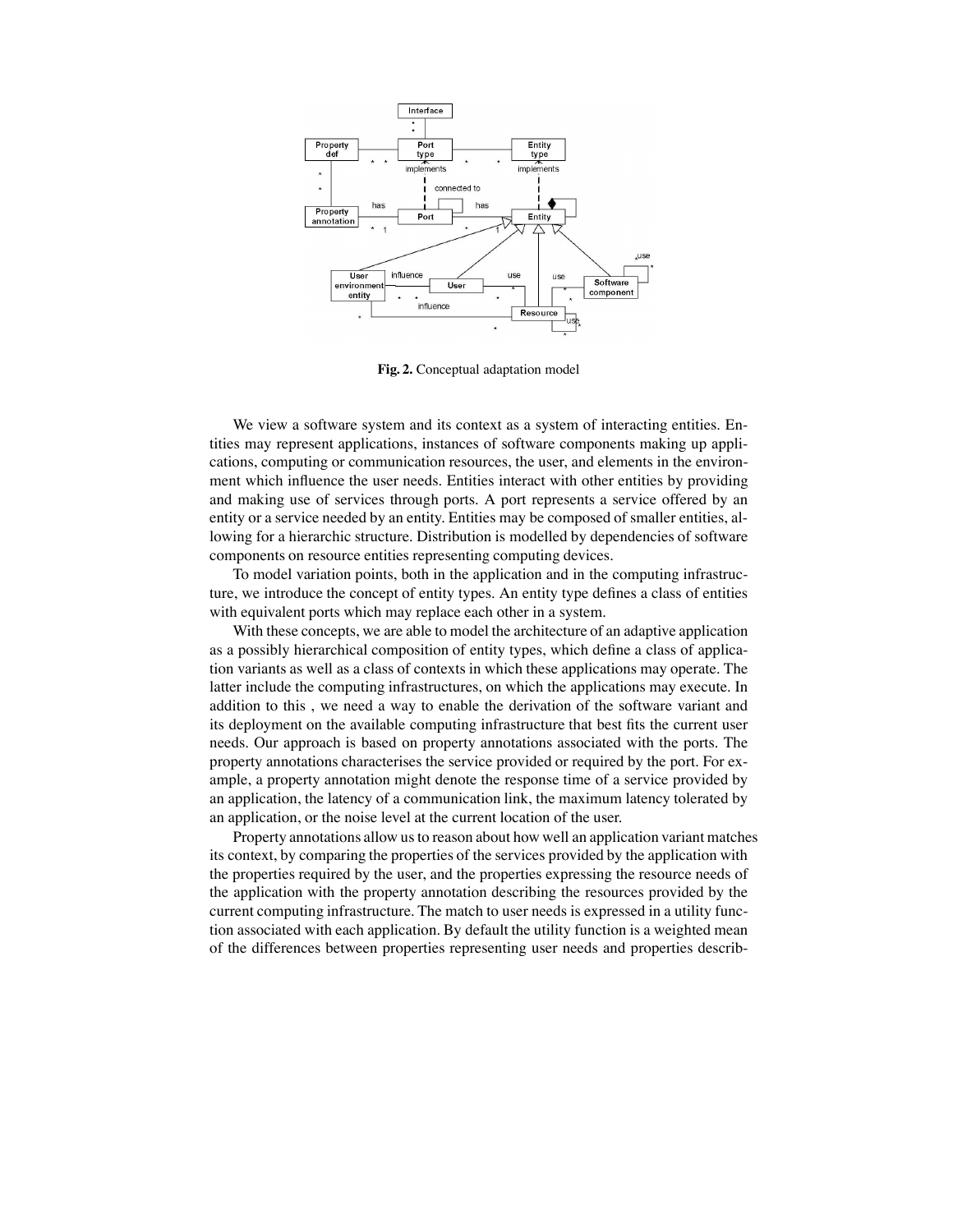

**Fig. 3.** Application Compositions

ing the service provided by the application, where the weights represent priorities of the user [8]. However, the developer may also provide a tailored utility function for an application. The following section shows how this model is applied to our motivating example.

#### **3.3 Example revisited**

The architecture of our application example consists of four components namely the main logic, the visual UI impl, the audio UI impl, and the TTS components (see figure 3). The main logic component encodes the basic control loops of the application, and is responsible for the functional implementation. This component has one dependency only: the UI type. This type can be interchangeably provided by any of the three implementations: Visual component impl, the Audio UI local, and the Audio UI remote.

By using these basic components as building blocks, the application can be configured in three different compositions (i.e. variants). The three possible compositions are as follows: (i) the main logic component is connected to the visual UI component, (ii) the main logic component is connected to the audio UI component which is itself connected to a local instance of the TTS component, and (iii), the main logic component is connected to the audio UI component which is itself connected to a remote instance of the TTS component (i.e. on a server node).

Regarding properties annotations, as it is illustrated in figure 4, our application example is modeled around two main properties: the *response* and *handsfree*. At runtime, the adaptation process tries to match the required properties to the offered ones, something which is depicted by the depicted utility function. This function is expressed as a weighted average of the user's need for handsfree functionality and quick response time. The preference among the two is controlled with the *c1* and *c2* parameters (where higher *c1* indicates greater dependency on the handsfree functionality, and greater *c2* indicates higher dependency on the response time).

Concerning the UI type, again the offered and needed properties are the same as for the application, as it is shown in the figure. In the case of using the "Visual UI" imple-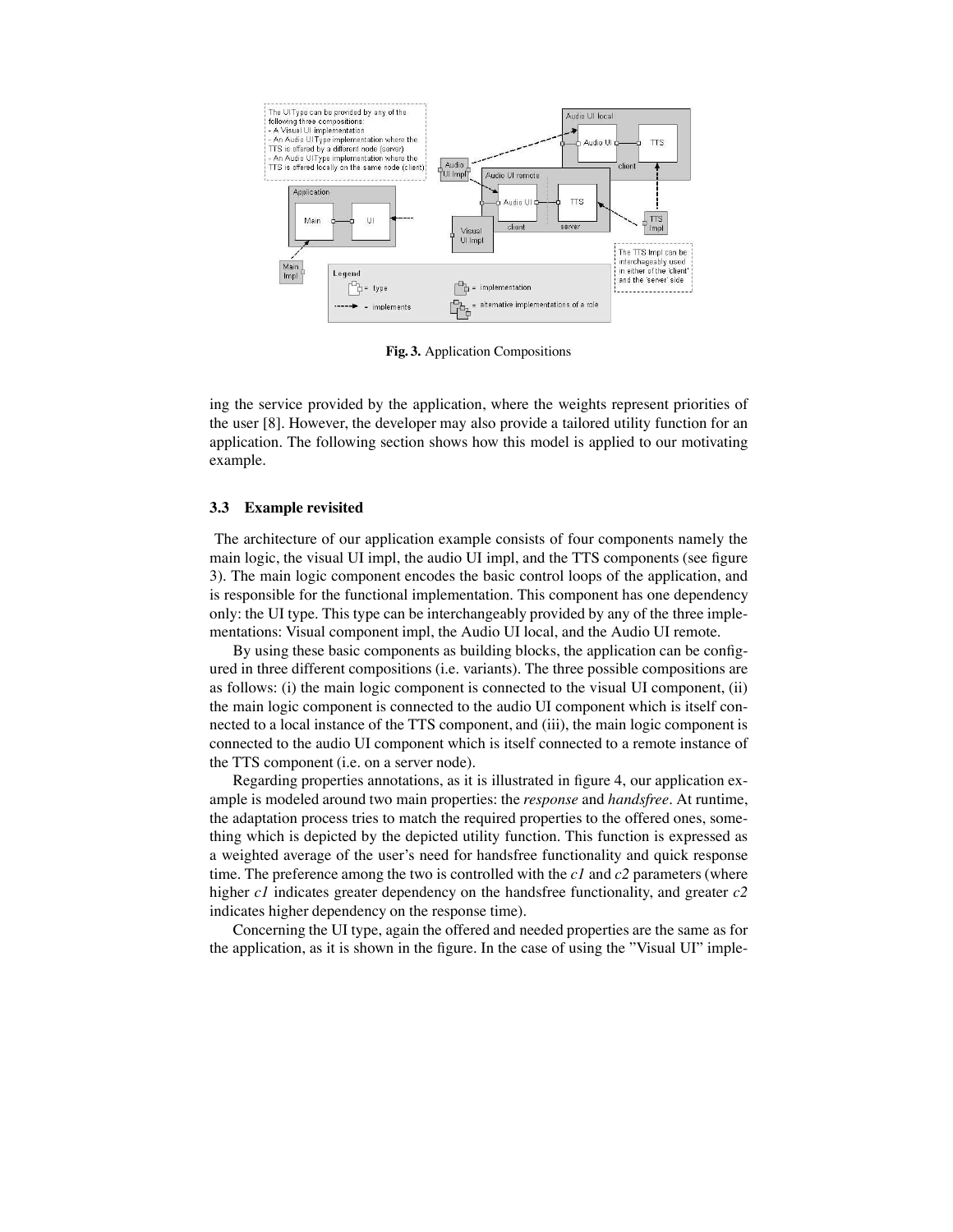

**Fig. 4.** Application variants properties

mentation, the response and the handsfree properties offered take a fixed value.Similarly, when the "Audio UI"implementation is used where the TTS component is local, the two properties are also of fixed value. Furthermore, the required bandwidth is 0 (as no networking is involved). In the case of the "Audio UI" implementation where the TTS is remotely deployed though, the response is expressed by a function which expresses that the value depends on the bandwidth, which is reasonable as the networking affects the way the two nodes interact. In this case, the bandwidth is also set to a fixed value (i.e. 20) which is the minimum required.

# **4 Resource Management Framework**

We understand a resource simply as a reusable entity in the system, that is employed to fulfill the resource request by a resource consumer. In our adaptation approach presented in the previous section, dependencies of a given application on resources are expressed through properties. Therefore, the resource management component is an indispensable component to the adaptation manager in order to enable deciding for the appropriate application variant and (re)deployment within an adaptation domain with respect to the user needs. To achieve that, the resource management framework should provide facilities for *discovering*, *monitoring*, *allocating and releasing*, and *configuring* resources.

#### **4.1 Distributed infrastructure resource model**

A prerequisite for allowing the observation of resources is to model them so that their runtime behaviour is reified. Resources are modeled uniformly as special entities according to our conceptual model (see figure 2). In one hand this allows hiding the heterogeneity of the different resources and in the other hand, it facilitates their runtime management as every component instance.

As shown in figure 5, a resource may be atomic - e.g. network and computational node resources -, or composite - e.g. clusters of nodes -. A resource has a type and all resources of the same type provide the same set of services types which are qualified with a set of properties. These properties includes particularly QoS characteristics that represents the usage and the capacity of consumable resources. More precisely,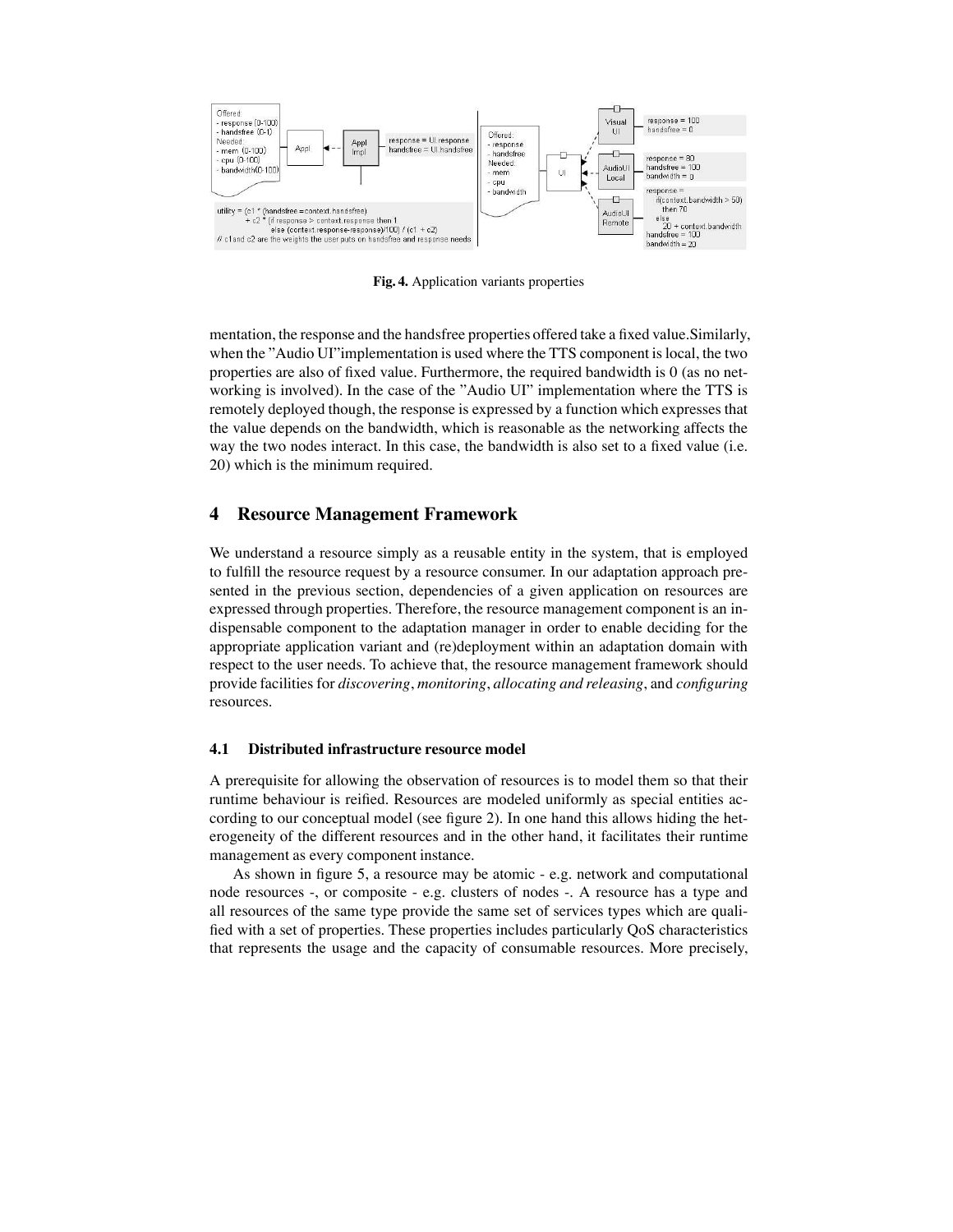

**Fig. 5.** Distributed infrastructure resource model

we distinguish between three types of resources namely node, network and peripheral resources.

A *node resource* represents any computational node in the system that may host potential application components on behalf of the middleware using the adaptive element architecture. This resource type provides services such as memory and CPU used to execute component instances. For the particular case of adaptation domain management, one can distinguish between client (master) and server (slave) nodes. Server nodes can be viewed as grid-like computational server resources, while client nodes represent smaller (e.g. handheld) computers with fewer capabilities and additional limitations (e.g. battery and memory space) which should also be taken into account during the adaptation.

A *network resource* is fundamental to distributed infrastructures which use it to reach to and connect with different remote resources. Particularly, in our mobile setting, a handheld node may have the opportunity to use multiple network connections alternatives (WiFi, Bluetooth, GPRS, etc) between other nodes. This leads the adaptation manager to exploit and to select the appropriate network connections: for example the one with a good bandwidth, the most secure, the one that increases the availability or yet the least expensive connection. In the figure 5, a network connection may exist only between non-network resources and other resources. The implementation of such connections requires composite channel components (proxies, stubs, etc) which are not modeled in the figure. The main common services provided by a network resource are *send* and *receive* where the consumption is qualified using the *throughput* property. Depending on the underlying network technology additional properties such as those related to collision and errors sent or received and signal or noise level (wireless networks) may be considered to perform the adaptation.

A *Peripheral resource* covers the rest of the resources such as remote displays, printers and sensor devices. In our approach, these resource types are handled as application components in the sense that the adaptation manager has to discover the peripheral component services (equivalent to peripheral drivers) and then compose (i.e. connect) them with the application components following the required and provided dependencies.

In our example (see figure 4), the different needed properties of the application components properties (cpu, memory, network, etc.) are used to derive and discover all the exploitable resource types within the user adaptation domain namely the handheld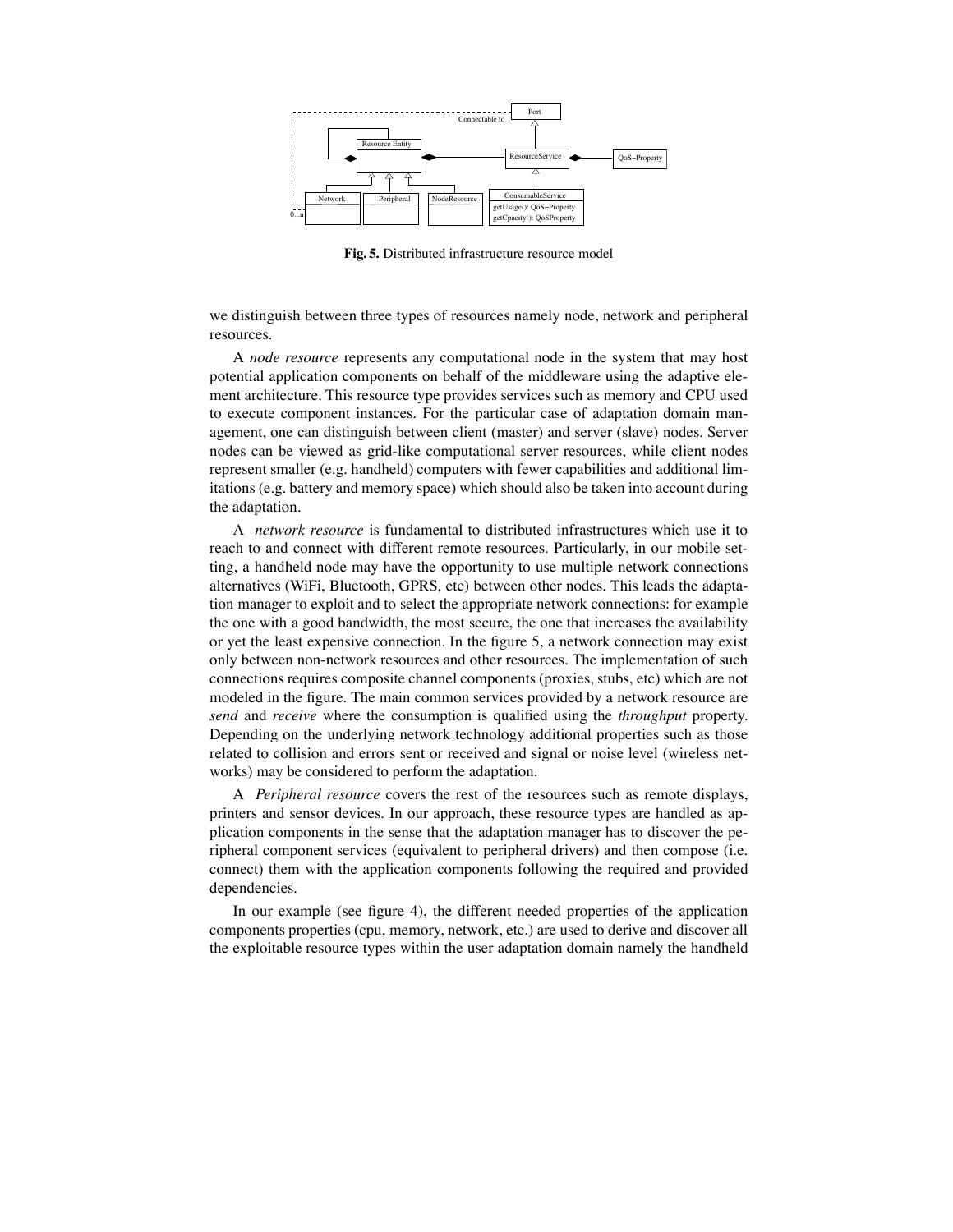

**Fig. 6.** Distributed resource management architecture

device, the current media server and available networks. All these resources and the services they provide are reified through component.

#### **4.2 Distributed Resource Management Architecture**

Assuming the above resource model, the resource manager provides a set of services for the exploitation and the management within an adaptation domain. Figure 6 presents the architecture of the distributed resource manager which is plugged to the adaptive element architecture presented in section 3.1. A main principle of the MADAM approach for the management of distributed resources is the separation between the Local and the Global resource manager components.

The local resource manager is part of the core middleware component. It provides a base level of manageability (access, observation and allocation) through the Local Resource Management interface of the local resources entities present in one node (either at the server or the client nodes). It also offers functionalities related to the network detection and connection management by interacting with the Network Management interface provided by the primitive MobileIP network manager component. Although this component hides the underlying heterogeneity by providing uniform resource access, its implementation depends highly on the underlying hardware resource characteristics.

The Global resource manager is only present at the client middleware node to be used by the Adaptation manager. It maintains the distributed resource model by providing a mediation interface, the Global Resource Management, that federates the access and the search for all the available and discoverable resources within an adaptation domain. The following sections present the different services provided by the these different components.

**Resources discovery.** The preliminary operation before performing any adaptation reasoning is the discovery of the available distributed resources and more generally of the available resource services. The adaptation manager uses the Context manager [7] component to search for remote resources and the Local resource manager to look for the locally available resources. The Context Manager supports plugging different alternative technologies such as TCP/IP, UPnP and Bluetooth for remotely discovering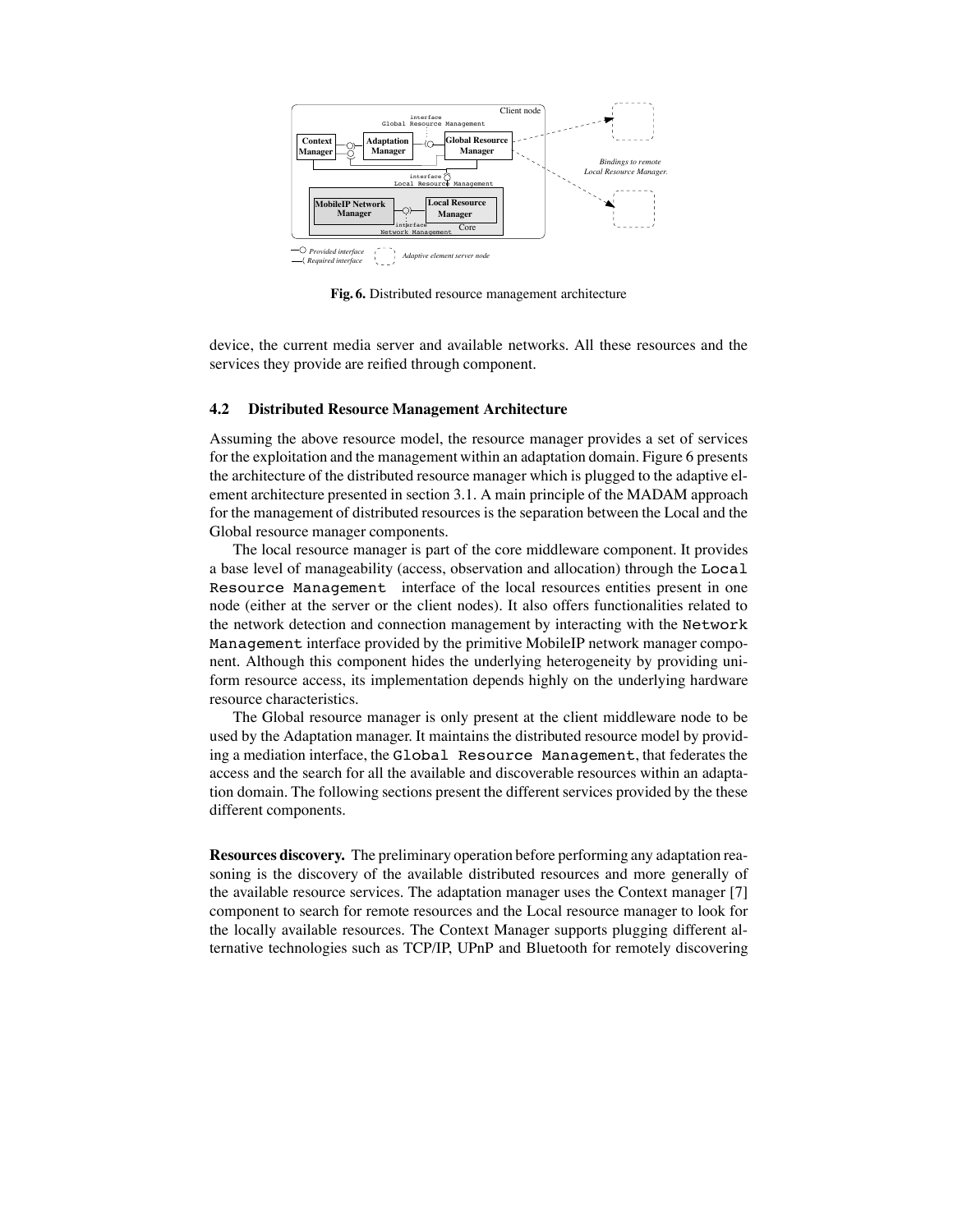available resources and disseminating information across them. Furthermore, the proposed framework supports configuring the resource discovery to use either a pull or push policy. In the push policy, available resources and services are actively discovered just before an adaptation reasoning process is started. In contrast to this, the pull policy instructs the nodes to periodically disseminate their context information and at the same time always maintain a local model of the distributed context in the environment including resources. This configuration is possible because of the flexibility of the Context Manager which supports both of these strategies. Using either of these two alternatives depends on the state of the system, as the pull policy is more energy efficient (less communication) but less agile compared to the push policy.

The detection of the surrounding network resource types (WLAN, Bluetooth, WiFi, etc) is delegated to the MobileIP network component. Recall that these networks may potentially be used either to join a network (e.g. WLAN), or to be used as protocols for discovering other resources (e.g. Bluetooth devices). Another important discovery feature is the search for the different network paths between two given nodes. As already discussed, this leads the adaptation manager to select the different connections between the distributed component so that to maximise the user utility.

**Resources allocation/releasing.** Resources sharing between different adaptive applications and potentially between many adaptation domains involve mainly reserving and releasing operations. These operations are provided at both levels the local resource manager and the global resource manager components interfaces.

The Adaptation Manager calls such operation after the planning has been performed, the required resourcestypes(including remote nodes) have been selected, and the amount of resources has been calculated. This operation invoked on the Global Resource Manager uses then the local resource managers of the different remote resources for the registration of the allocation or the releasing resulted from the new selected configuration. The Adaptation manager exploits resources information provided during the discovery, including theirs location (e.g. IP adresses), to establish remote bindings with the remote Local resource managers provided interfaces. For that, a binding framework (see deliverable D2.3 [3]) similar to the one presented in [9] has been adopted. The local resource manager maintains the different reservations per resource service and client ID. Including the client ID allows the local resource manager to release all the reserved resources for a given client in case of the client node, i.e. the mobile user, becomes unreachable.

**Resources observation.** The Local resource manager allows adding and removing resource listeners so that they are notified of resource usage changes that may trigger the adaptation process. The context manager is responsible for the management of the pool of context listeners, including resource listeners, and for delegating these changesto the adaptation manager.

**Network management.** The network management facilities are provided by the the MobileIP network component tailored for mobile mobile in IP networks. This component provides mainly operations for seeking for surrounding networks as already discussed and also the management of the connections (and disconnections) to (or from) a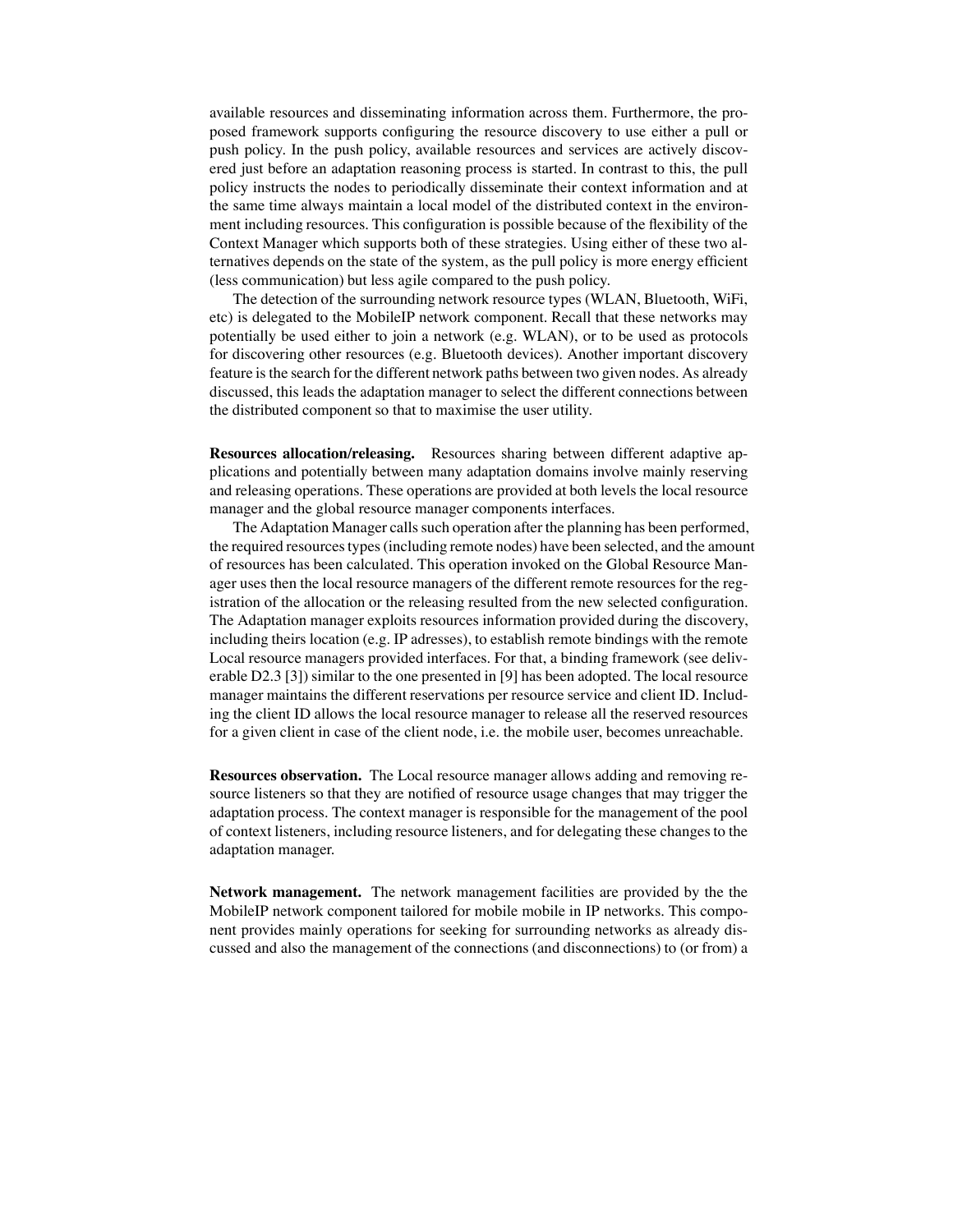given network. When a given network has been selected, the adaptation manager connects to that network. Conversely, if the node was already connected to one different network type, then the adaptation manager should disconnect the node from this network before switching to the newly selected one. Note that in the current specification and implementation of the MobileIP Network Manager, a node is only connected to one network type at any given time.

**Resources configuration.** Our framework exhibits also configuration methods that allow setting new properties values to certain resources. In some MADAM scenarios (see D1.2 [3]), some adaptations are simply implemented by tuning resource parameters.

# **5 Distribution adaptation reasoning**

When replanning is triggered, the adaptation manager uses the application model, the user needs model and the resource model to select the combination of application variants and their deployment on the available resources that best fits the current context. This involves the execution of the following pseudo algorithm:

*v*: represents an application variant from the search space *V*. It associates for each component type an implementation and a node where to be deployed. *U*: is the utility function that takes as input the

variant properties and the different contexts information including resources.

#### 1: **begin**

| 2:        | reserve and get resources // interaction with the Global resource manager                    |
|-----------|----------------------------------------------------------------------------------------------|
| 3:        | <b>for each</b> variant $\nu$ from V                                                         |
| 4:        | aggregate resource needs of $\nu$                                                            |
| 5:        | if the resource needs of $V$ can be satisfied with available resources then                  |
| 6:        | compute the utility $U(v)$                                                                   |
| 7:        | <b>if</b> $U(v)$ is better that the utility of the best variant set found so far <b>then</b> |
| 8:        | keep $\nu$                                                                                   |
| 9:        | release and allocate resources // interaction with the Global resource manager               |
| $10:$ end |                                                                                              |
|           |                                                                                              |

The resource needs of a variant set are expressed as dependencies on resource types, and in an adaptation domain there may be several instances of each type. For example there may be several servers and several networks with different capacities. Therefore the adaptation manager must also decide a mapping. As long as resource needs are fixed, i.e. given as constants, this is trivial. All mappings that satisfy the resource needs are valid and have the same utility, so the first one found that satisfies the needs is selected.

However, fixed resource needs is not always an adequate model of an application variant (or component. In many cases a range given as a minimum and a maximum amount is a better model. The variant needs at least the minimum amount to execute properly, but if more resources are available the provided Qos will improve until the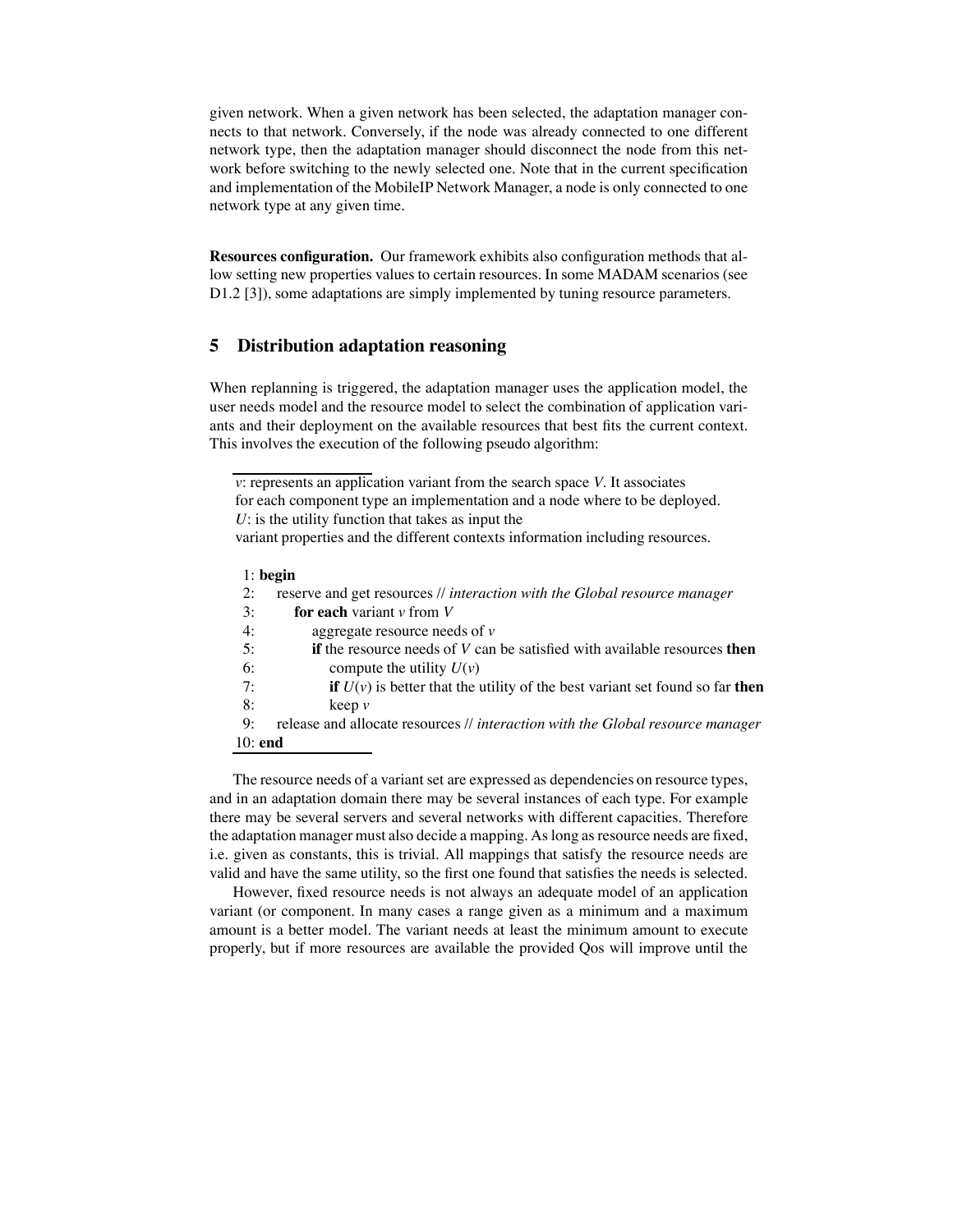maximum amount. Allocating more resources than the maximum amount does not improve the provided QoS. The MADAM application modelling support such open specification of resource needs.

In the presence of open resource needs, the utility of a variant set i) depends on how its components are deployed on alternative nodes of the same type, ii) on how remote connections are mapped on available networks, and iii) how resources are distributed between the components deployed on each node and the connections mapped on each network.

Since on the class of computing infrastructures that we are targeting, cpu and network resources tend to be distributed between competing programs on a fair share basis and memory on a first come first serve basis, all outside our control, we have to base the computation of the utility on an educated guess of how resources will actually be allocated.

## **6 Implementation status**

The resource and the adaptation framework presented in this paper have been implemented as part of the MADAM adaptation middleware. The MADAM middleware is programmed in Java and runs both on Windows XP on ordinary PCs and on Windows Mobile on HP iPAQ handheld computers. The monitoring and control of network resources (i.e. the MobileIP Network Manager component) is based on the Birdstep<sup>2</sup> Mobile IP product which supports most of the existing networks. The middleware is being used in the development of two pilot applications by the industrial partners of Madam.

The Middleware can be started in either master or slave mode. Slave nodes basically only manage resources and monitor other context information and perform reconfiguration operations in response to reconfiguration requests from a master. Adaptation domains are formed by nodes sending regular multicast messages informing potential neighbours about their presence. This limits an adaptation domain to a local area network. The communication between the master and its slaves is based on RMI.

The adaptation scenario used in the example is present in both pilots, along with a number of other scenarios exercising both distribution and other forms of adaptation. A previous version of the middleware, without support for distribution adaptation but built on the same adaptation approach, has been used successfully in several pilot applications and confirms that the general approach is feasable and quite satisfactory (see deliverables D5.2 and D6.2 [3]).

# **7 Discussion and related work**

What makes our work different is primarly the scope of the targeted adaptation in a mobile environment and the variability-based approach used to implement these adaptations. As a result, the proposed resource management framework is tailored towards offering specific functionalities to enable distributed adaptation planning in the MADAM middleware. In addition, the proposed architetcure is flexible and configurable. Firstly,

<sup>2</sup> www.birdstep.com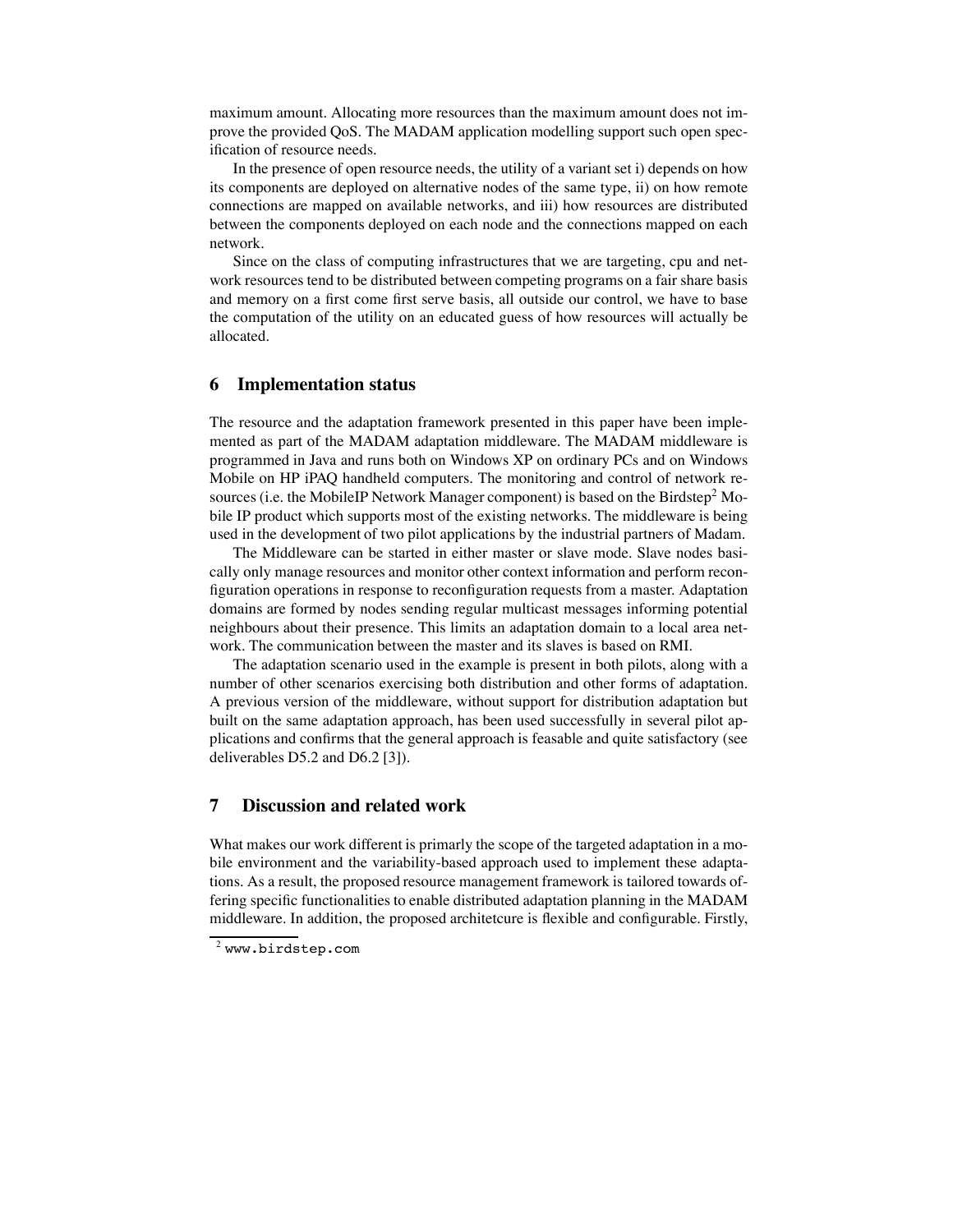the resource management is not bound to a particular resource type but deals with arbitrary resource types. Indeed the presented resource model is uniform and generic, implying that there is no inherent limitation in the resource model with respect to the range of resource types the resource model can represent. The properties which characterise these resource types enable the adaptation reasoning to affect and compose resource types to a given application components so that the required behaviour is preserved. Secondly, the modularity of the resource management framework makes it configurable in the sense that its components may be deployed and configured to handle different requirements. For example, when there is no requirment for distribution (standalone mode), the resource management framework can be configured with the Local Resource Manager only, as in this case there is no need for the Global Resource Manager and the MobileIP Network Manager. In this configuration, the Adaptation Manager is able to locally adapt the application without involving distributed third parties. Finally, another token of flexibility of our framework is that it can be configured to support both push and pull resource discovery strategies.

Within the context of mobile environment, several systems and middlewares have been proposed to target the management of the adaptiveness of mobile applications. However, from our knowledge, most of them either are centralised or do not provide an explicit architecture of the resource management eventhough they support distribution (e.g. Aura [10]). For example, [11] proposes a resource model that is the basis of a framework for the development and deployment of adaptable applications. This resource model is used to model and declare the resources required by an application and the ones supplied by the hosting environment. To reason on the goodness of a resource set allocated to satisfy a given adaptation a utility function is used as in our approach. While this work target similar adaptations, the proposed model does not support distribution and does not address the management concern. Also, application resources needs are specified for each possible adaptation. This constitues another limitation of this model to be viable in our work since compositional and planning-based adaptation may lead to a huge number of possible adaptations.

In the context of Grid computing, many active researches have focused on designing resource management architectures such as Globus [12] and GridKit [13]. Theirs approach exhibits some similarities with ours in the sense that they distinguish between the local and the global resource managersfor the management of distributed resources. Furthermore, from an architectural point of view, our framework has similarities with the GridKit architecture [13] which also proposes a flexible and configurable framework. However, all these systems do not target and consider adaptation types related to mobile applications such as those related to the resource limitations of handheld device and the support of multiple network connection alternatives between different nodes.

It is to be clarified that the computational complexity of distributed (re)deployment is not addressed in this paper. It is well known that this problem is NP-Hard [14] and therefore scalability is a serious concern. However, so far, our experience indicates that the mobile applications and environments that we target are sufficiently constrained both in term of the number of software variation points and the number of nodes and adaptations within an adaptation domain, that acceptable performance can be achieved. Indeed, for example the complexity  $-$  i.e. the adaptation reasoning  $-$  of our pilot appli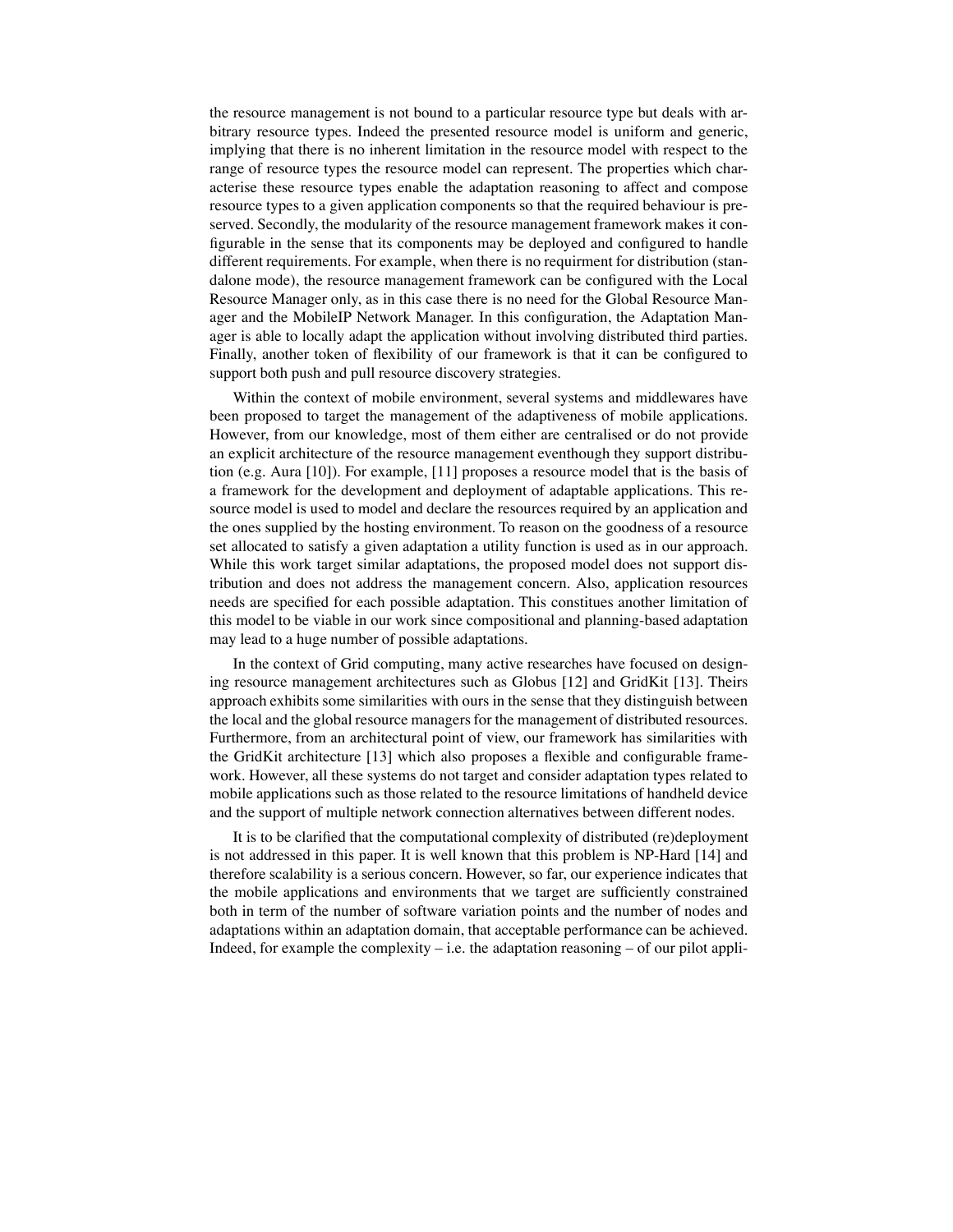cation still inside what we found could be handled in our experiments with the previous centralised version ( 1000 variants gave adaptation times around 1 s). However, the "heartbeat" messages and the RMI calls for communicating between the master and the slaves seems to be expensive and particularly from the handheld device side. Therefore, further code optimisations and experiments are needed to improve the current implementation. Furthermore, we are also considering other technologies than RMI for new experiments.

# **8 Conclusion**

In this paper we have discussed a general approach for distributed adaptation and subsequently a distributed resource model and management tailored for deployment of adaptive services in a mobile environment. Furthermore, we have presented middleware level mechanisms neccesary for maintaining an up-to-date model of the resources available in the run-time environment of a mobile device. The resulting resource framework has been realized as part of the MADAM planning-based middleware. The framework is configurable and extensible and can be customised and tailored to specific needs through support for middleware configuration. Furthermore, this framework identifies and covers new functionalities and features related to mobile computing which are not common and not covered in the classical grid-like resource management. The use of the resource management in adaptation planning was demonstrated through a real adaptive application that has been implemented on top of the MADAM middleware.

As part of the ongoing projects, two research directions are considered. Firstly, we plan to extend our approach to cover adaptation in ubiquitous computing environments. Secondly, we plan to study the possibilities of projecting and porting the proposed adaptation approach into the context of service oriented computing. This leads us to address the problem of decentralised planning in the presence of many autonomous adaptation domains. This will most likely also require the consideration of more elaborate resource management features that handle complex planning approaches such as those based on market-based and learning automata mechanisms.

# **Acknowledgements**

This work is part of the MADAM project and the authors would like to thank all involved partners.

### **References**

- 1. Amundsen, S.L., Lund, K., Eliassen, F.: Utilising alternative application configurations in context- and QoS-aware mobile middleware. In: 6th IFIP International Conference on Distributed Applications and Interoperable Systems (DAIS'06), June 13-16, Bologna, Italy, Lecture Notes in Computer Science, Vol. 4025, Springer Verlag (2006) 228–241
- 2. Poladian, V., Sousa, J., Garlan, D., Shaw, M.: Dynamic configuration of resource-aware services. In: Proceedings of the 26th International Conference on Software Engineering (ICSE). (2004)